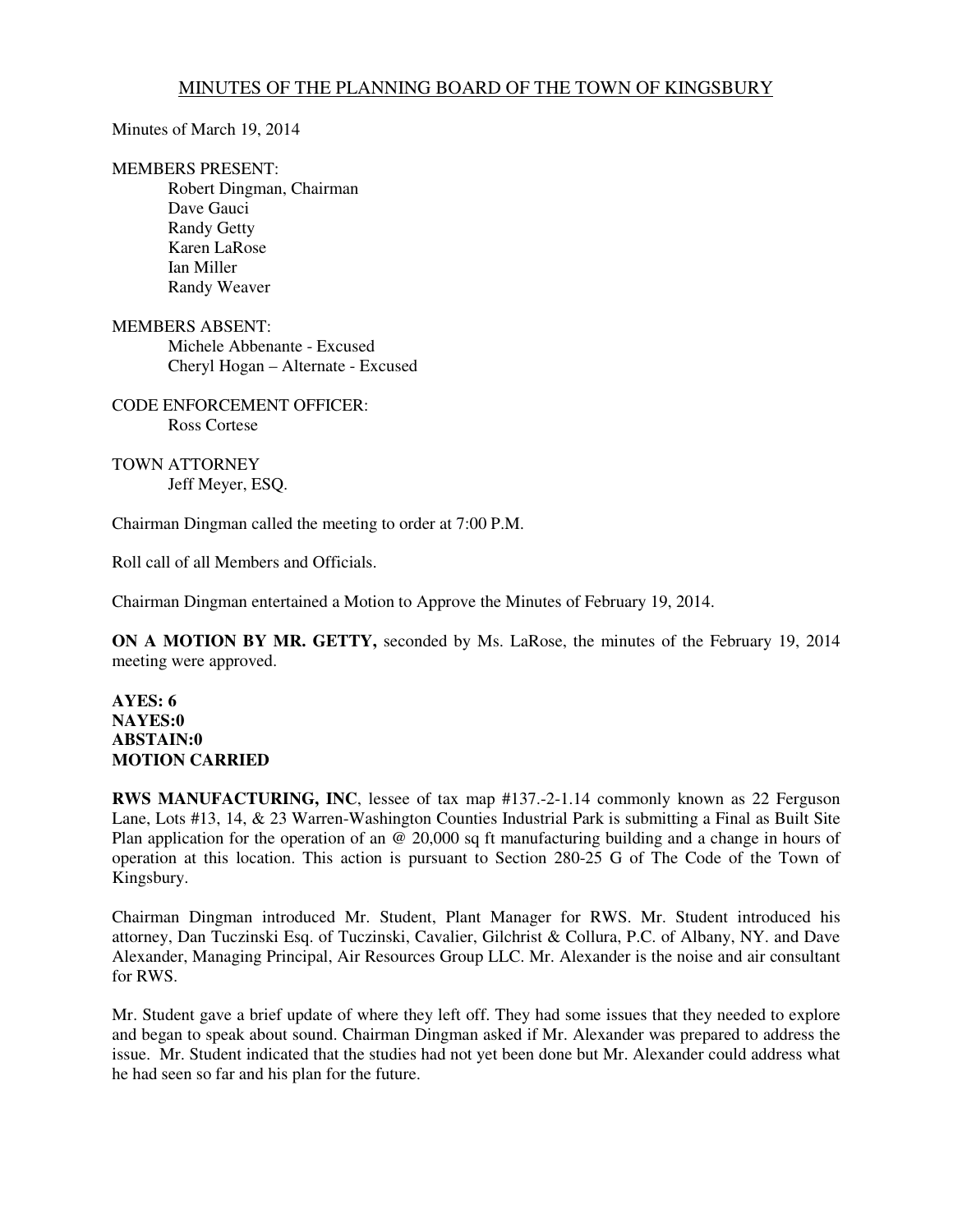Planning Board Meeting Page 2 March 19, 2014

Mr. Student did state they had decided the fan building and the shaker building will need to be reconstructed and plans will be submitted. The reconstructed building will be more air tight and sound proof. He is also looking at different quotes for a variety of sound barriers. Before they do any of this they would like to replace the log wall alongside the fence that is already there. At one time there was a log wall boarding Mr. Underwood's property and hopefully this would make an improvement for his property. He further indicated that Mr. Alexander will be answering question regarding the stack and improvements.

Mr. Alexander gave a history of his career and where he is at now. Mr. Alexander stated Mr. Donald Weekes, Partner, Air Resources Group LLC will also be involved on this project.

Mr. Alexander stated they have been looking at the plant issues and are trying to offer some constructive, cost effective solutions. Mr. Alexander stated he does not think approaching noise control can be done by simply throwing more money at the problem. You need to find what the issues are and isolate those issues if possible. You can change the process, which could be very difficult and expensive to do, you have operating practices that allow you to improve what you are doing or you can mitigate like adding sound barriers and things like that. They will be looking at a combination of those things.

Mr. Alexander stated he has tried to reach out to the neighbors. He has spoken with Mr. Colomb and has tried to reach out to Mr. Kelly. Mr. Alexander stated the barrier wall that is there now is basically slats. These are fine for in an environment where you don't have a continuous sound. For a situation like this he would probably modify what is there. One possibly would be with noise cushions like NYSDOT uses. By doing judicious reductions like putting a log pile back in. Log piles are very effective in controlling sound. Trees are very absorbent and break up the sound waves, which is very important. There are things that can be done in the loading area that Mr. Student and Mr. Alexander have discussed. The rotary dryer can be lubricated at a much higher level so the when the dryer turns there is less friction and less noise.

Mr. Alexander feels there are a lot basic things that can be done to help with the noise. Mr. Alexander also spoke about the smoke stack. They will be working on that as well.

Mr. Alexander stated they will be doing sound testing with capable monitors. Mr. Student and Mr. Alexander will be doing more sound testing. They will be taking readings and doing reports. They would like to wait to do more testing after getting rid of the snow. They will have to sit with the monitor all night long and write done what noises they hear and have documentation as to what the sounds are.

Chairman Dingman stated RWS need to notify the Town of Kingsbury Planning Department if they are coming to the schedule planning board meeting before the night of the meeting so that the Board has time to review their submissions.

Mr. Tucziniski had concerns with the log sound barrier. It was his understanding the Board did not want the log barrier. They are asking tonight if the Board would allow RWS to construct the log sound barrier wall. This would be a permanent noise dampening noise system. This would absorb sounds and frequency. The slat wall that is there will stay there and the log wall a long it. Mr. Getty asked if RWS had to get permission to handle the material on the sound fence. Chairman Dingman stated that this had been offered as a solution in the past and it would not be necessary to get permission again. He did indicate that the log wall would need further discussion. Mr. Student said that he is not going to do both.